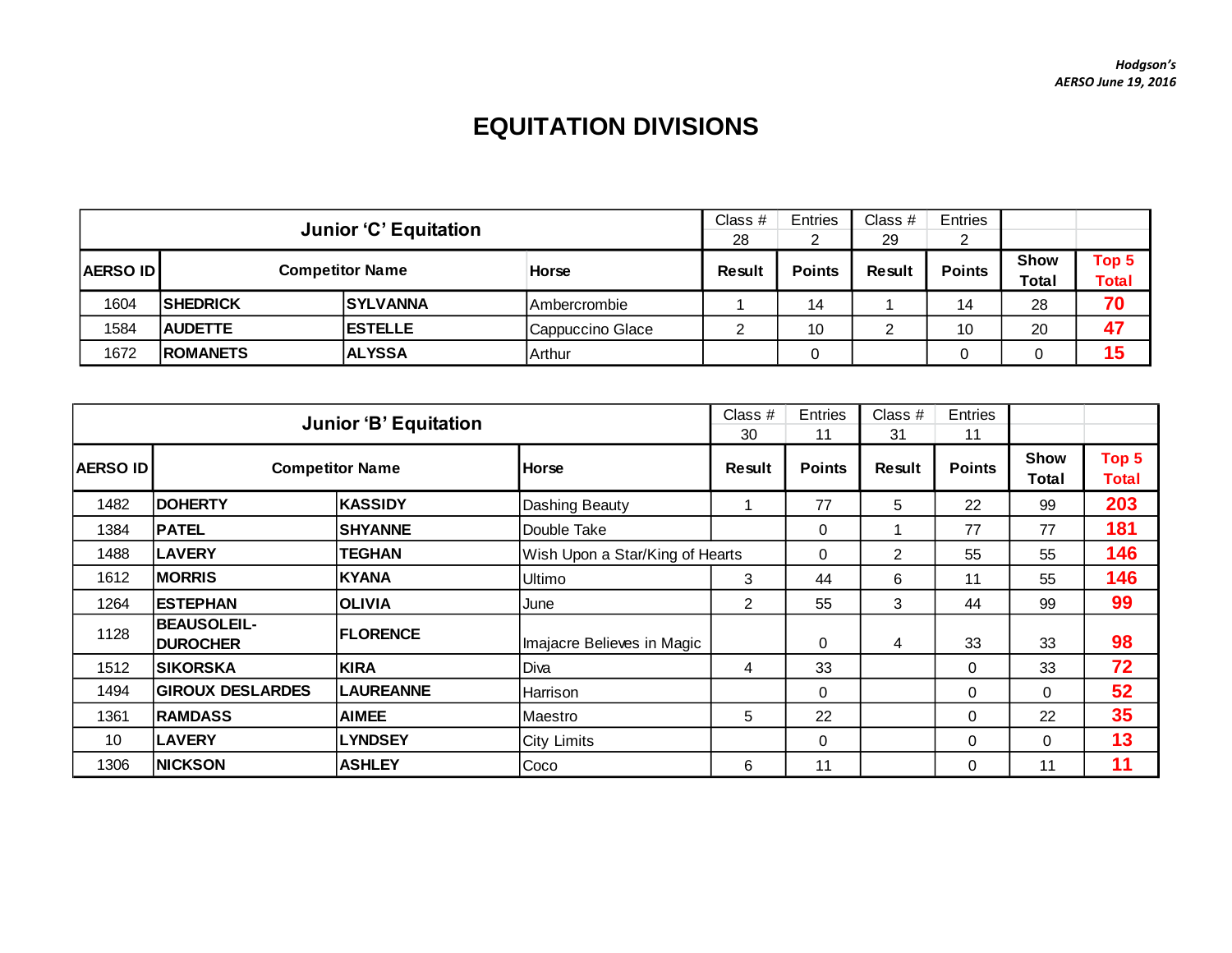|                  | <b>Junior 'A' Equitation</b> |                        | Class $#$        | Entries | Class $#$<br>2 | Entries |               |                      |                       |
|------------------|------------------------------|------------------------|------------------|---------|----------------|---------|---------------|----------------------|-----------------------|
| <b>AERSO IDI</b> |                              | <b>Competitor Name</b> | <b>Horse</b>     | Result  | <b>Points</b>  | Result  | <b>Points</b> | <b>Show</b><br>Total | Top 5<br><b>Total</b> |
| 1273             | <b>GAUL</b>                  | <b>JULIA</b>           | Escamilio        | 2       | 35             | 3       | 28            | 63                   | 135                   |
| 1141             | <b>PARENT</b>                | LAURIE-JADE            | Farrel           | 3       | 28             | 2       | 35            | 63                   | 135                   |
| 1527             | <b>LAPOINTE</b>              | <b>TEHA</b>            | Webster          |         | 49             | 4       | 21            | 70                   | 102                   |
| 943              | <b>DAOUST CREVIER</b>        | <b>EMILIE</b>          | French Riviera   | 4       | 21             |         | 49            | 70                   | 102                   |
| 1066             | <b>GRUENWALD</b>             | <b>ELIZABETH</b>       | Valentino        |         | 0              |         | 0             | 0                    | 72                    |
| 1345             | <b>IURQUHART</b>             | <b>ISAVANNAH</b>       | Mischief Managed | 5       | 14             |         | 0             | 14                   | 54                    |
| 1453             | <b>CONWAY</b>                | <b>MARLIE</b>          | Midnight Magic   | 6       |                | 6       |               | 14                   | 38                    |
| 1068             | <b>BELLEVILLE</b>            | <b>EMILY</b>           | Panama Jack      |         | 0              | 5       | 14            | 14                   | 14                    |

|                 |                  |                        | Class $#$<br>32          | <b>Entries</b><br>10 |               |               |                       |
|-----------------|------------------|------------------------|--------------------------|----------------------|---------------|---------------|-----------------------|
| <b>AERSO ID</b> |                  | <b>Competitor Name</b> | <b>Horse</b>             | Result               | <b>Points</b> | Show<br>Total | Top 5<br><b>Total</b> |
| 1488            | <b>LAVERY</b>    | <b>TEGHAN</b>          | Wish Upon a Star/King of | 1                    | 70            | 70            | 77                    |
| 1306            | <b>NICKSON</b>   | <b>ASHLEY</b>          | Coco                     | 5                    | 20            | 20            | 55                    |
| 965             | <b>ARSENAULT</b> | <b>SANDRINE</b>        | Coco Chanel              | 2                    | 50            | 50            | 50                    |
| 1604            | <b>SHEDRICK</b>  | <b>SYLVANNA</b>        | Ambercrombie             |                      | $\Omega$      | $\Omega$      | 49                    |
| 10              | <b>LAVERY</b>    | <b>LYNDSEY</b>         | <b>City Limits</b>       | 3                    | 40            | 40            | 40                    |
| 1294            | <b>TREMBLAY</b>  | <b>EVE</b>             | Maverick                 | 6                    | 10            | 10            | 31                    |
| 1557            | <b>WHELAN</b>    | <b>MADELIN</b>         | Captain Casanova         | 4                    | 30            | 30            | 30                    |
| 1482            | <b>DOHERTY</b>   | <b>KASSIDY</b>         | Dashing Beauty           |                      | $\Omega$      | $\Omega$      | 28                    |
| 1462            | <b>ETHIER</b>    | <b>MELODIE</b>         | A Second Glance          |                      | $\Omega$      | $\Omega$      | 14                    |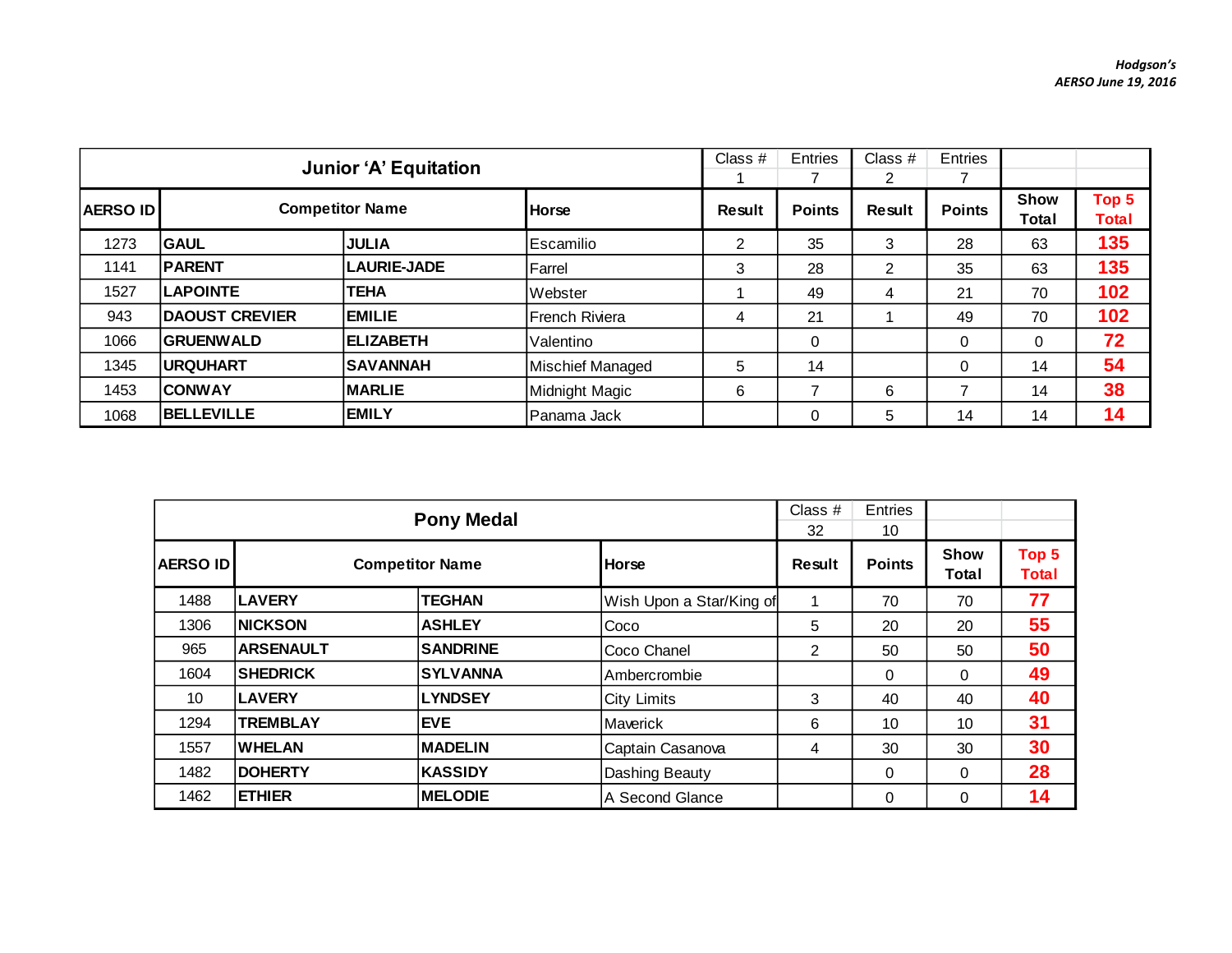|                 |                 | <b>Sandridge Medal</b> |                         | Class $#$<br>32 | <b>Entries</b><br>10 |                      |                       |
|-----------------|-----------------|------------------------|-------------------------|-----------------|----------------------|----------------------|-----------------------|
| <b>AERSO ID</b> |                 | <b>Competitor Name</b> | <b>Horse</b>            | Result          | <b>Points</b>        | <b>Show</b><br>Total | Top 5<br><b>Total</b> |
| 1273            | <b>GAUL</b>     | <b>JULIA</b>           | Escamilio               |                 | 70                   | 70                   | 115                   |
| 939             | <b>GARCEAU</b>  | <b>CHLOE</b>           | Churchill               | 3               | 40                   | 40                   | 67                    |
| 1527            | <b>LAPOINTE</b> | <b>TEHA</b>            | Webster                 | 4               | 30                   | 30                   | 66                    |
| 438             | <b>BRAZEAU</b>  | <b>MARIE EVE</b>       | Prima Donna HGF         |                 | $\Omega$             | $\Omega$             | 63                    |
| 1384            | <b>PATEL</b>    | <b>SHYANNE</b>         | Double Take             | 2               | 50                   | 50                   | 50                    |
| 1345            | <b>URQUHART</b> | <b>SAVANNAH</b>        | <b>Mischief Managed</b> | 6               | 10                   | 10                   | 28                    |
| 1712            | <b>GALES</b>    | <b>SARA</b>            | <b>Eternal Ruler</b>    | 5               | 20                   | 20                   | 20                    |
| 1218            | <b>FRANCE</b>   | <b>ARIANE</b>          | Calendar Girl           |                 | 0                    | $\Omega$             | 9                     |

|                 | <b>Amateur Equitation</b> |                        |                       |        |               | Class $#$ | Entries<br>5  |                      |                       |
|-----------------|---------------------------|------------------------|-----------------------|--------|---------------|-----------|---------------|----------------------|-----------------------|
| <b>AERSO ID</b> |                           | <b>Competitor Name</b> | <b>Horse</b>          | Result | <b>Points</b> | Result    | <b>Points</b> | <b>Show</b><br>Total | Top 5<br><b>Total</b> |
| 939             | <b>GARCEAU</b>            | <b>CHLOE</b>           | <b>Churchill</b>      |        | 42            | 3         | 20            | 62                   | 110                   |
| 98              | <b>PASQUINI</b>           | <b>REBECCA</b>         | <b>Rio's Radiant</b>  | 3      | 24            |           | 35            | 59                   | 103                   |
| 1621            | <b>ARNOLD</b>             | <b>IKAYLA</b>          | Lunnson Poco Pine     | 4      | 18            | 4         | 15            | 33                   | 45                    |
| 349             | <b>AHO</b>                | <b>ASHLEY</b>          | <b>Taking Chances</b> | ◠      | 30            | 5         | 10            | 40                   | 40                    |
| 1712            | <b>GALES</b>              | <b>SARA</b>            | <b>Eternal Ruler</b>  | 5      | 12            | 2         | 25            | 37                   | 37                    |
| 438             | <b>BRAZEAU</b>            | <b>IMARIE EVE</b>      | Prima Donna HGF       |        | $\mathbf 0$   |           | $\Omega$      |                      | 36                    |
| 1575            | <b>LEBLANC</b>            | <b>INATHALIE</b>       | Hollywood             | 6      | 6             |           | 0             | 6                    | 6                     |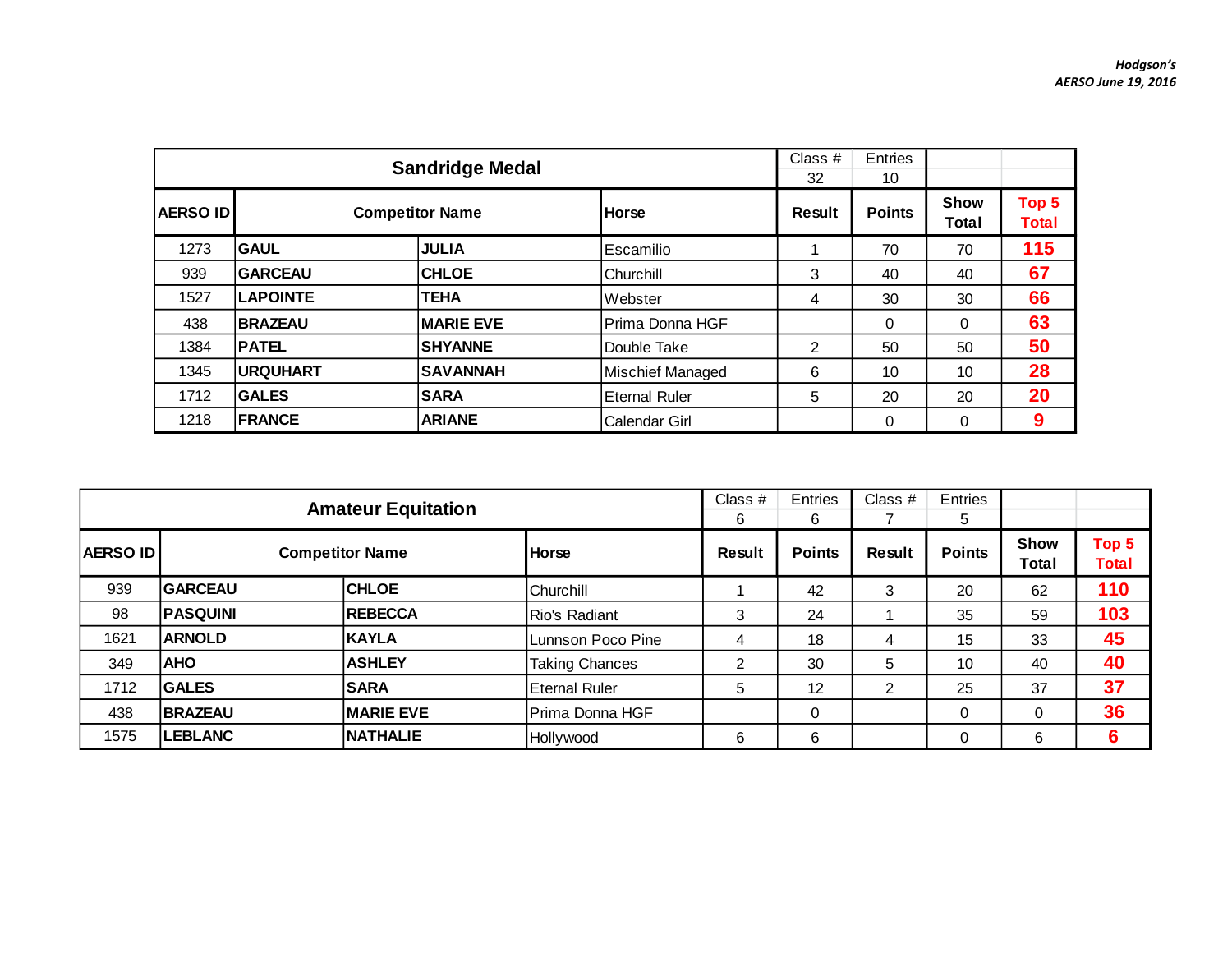## **HUNTER DIVISIONS**

| <b>Modified Jr/Am Hunter 2'9"</b> |                         |                        |                     | Class $#$     | <b>Entries</b> | Class $#$      | Entries       | Class $#$     | Entries       |                      |                |
|-----------------------------------|-------------------------|------------------------|---------------------|---------------|----------------|----------------|---------------|---------------|---------------|----------------------|----------------|
|                                   |                         |                        |                     | 12            |                | 13             | 2             | 14            |               |                      |                |
| <b>AERSO ID</b>                   |                         | <b>Competitor Name</b> | <b>Horse</b>        | <b>Result</b> | <b>Points</b>  | Result         | <b>Points</b> | <b>Result</b> | <b>Points</b> | <b>Show</b><br>Total | Top 5<br>Total |
| 1588                              | <b>RUDGE</b>            | <b>KATHERINE</b>       | <b>Eastern Rain</b> | 2             | 10             |                | 14            |               | 14            | 38                   | 122            |
| 1494                              | <b>GIROUX DESLARDES</b> | <b>LAUREANNE</b>       | <b>Harrison</b>     |               | 0              |                | 0             |               | 0             |                      | 119            |
| 1612                              | <b>IMORRIS</b>          | <b>IKYANA</b>          | <b>Ultimo</b>       |               | 14             | $\overline{2}$ | 10            | າ             | 10            | 34                   | 118            |
| 940                               | <b>RUZILO</b>           | <b>FELICIA</b>         | Coming Attraction   |               |                |                | $\Omega$      |               |               |                      | 70             |
| 965                               | <b>ARSENAULT</b>        | <b>SANDRINE</b>        | Lionheart           |               |                |                | 0             |               | 0             |                      | 56             |
| 1480                              | <b>SEGUIN</b>           | <b>SIMON</b>           | <b>Rich Girl</b>    |               |                |                | 0             |               |               |                      | 28             |
| 1575                              | <b>LEBLANC</b>          | <b>NATHALIE</b>        | Full Cool           |               |                |                | 0             |               |               |                      | 21             |

|                                           | <b>Small Pony Hunter</b> |                      |                   |               |               | Class #       | Entries       | Class $#$     | Entries              |                |     |
|-------------------------------------------|--------------------------|----------------------|-------------------|---------------|---------------|---------------|---------------|---------------|----------------------|----------------|-----|
|                                           |                          |                      |                   |               | 8             | 23            | 8             | 24            | 8                    |                |     |
| <b>Competitor Name</b><br><b>AERSO ID</b> |                          | <b>Horse</b>         | <b>Result</b>     | <b>Points</b> | <b>Result</b> | <b>Points</b> | <b>Result</b> | <b>Points</b> | <b>Show</b><br>Total | Top 5<br>Total |     |
| 1482                                      | <b>IDOHERTY</b>          | <b>KASSIDY</b>       | Dashing Beauty    |               | 56            |               | 56            |               | 40                   | 152            | 264 |
| 1691                                      | <b>BRUNET</b>            | <b>SUZIE</b>         | Veto Power        | 5             | 16            |               | 24            |               | 56                   | 96             | 180 |
| 1604                                      | <b>SHEDRICK</b>          | <b>SYLVANNA</b>      | Ambercrombie      | 3             | 32            | 5             | 16            |               |                      | 48             | 139 |
| 1488                                      | <b>LAVERY</b>            | <b>TEGHAN</b>        | Wish Upon a Star  |               | 0             |               | $\mathbf 0$   |               |                      |                | 63  |
| 1580                                      | <b>THEORET</b>           | <b>ALEXANDRA</b>     | Devil Wears Prada | 4             | 24            | 6             | 8             |               |                      | 32             | 32  |
| 1711                                      | <b>AYLIFFE</b>           | <b>ANNE LAURENCE</b> | Integrity Duke    |               | 0             |               | $\mathbf 0$   |               |                      |                |     |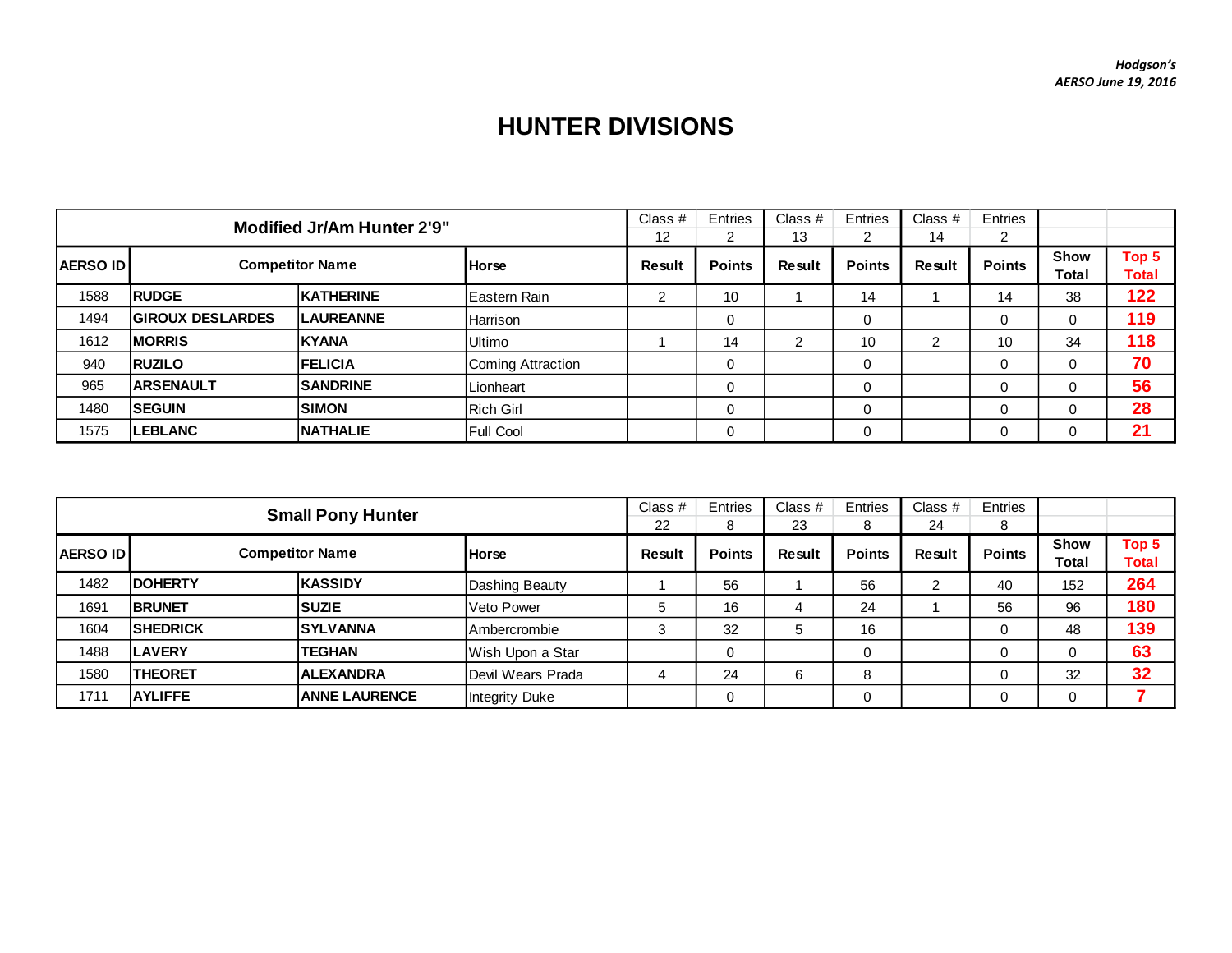|                                            | <b>Medium Pony Hunter</b> |                |                  |               |               | Class #       | Entries       | Class $#$     | Entries       |                      |                       |
|--------------------------------------------|---------------------------|----------------|------------------|---------------|---------------|---------------|---------------|---------------|---------------|----------------------|-----------------------|
|                                            |                           |                |                  |               |               | 23            | 8             | 24            | 8             |                      |                       |
| <b>Competitor Name</b><br><b>AERSO IDI</b> |                           |                | <b>Horse</b>     | <b>Result</b> | <b>Points</b> | <b>Result</b> | <b>Points</b> | <b>Result</b> | <b>Points</b> | <b>Show</b><br>Total | Top 5<br><b>Total</b> |
| 1557                                       | <b>IWHELAN</b>            | <b>MADELIN</b> | Captain Casanova | <u>_</u>      | 40            |               | 40            | 4             | 24            | 104                  | 160                   |
| 1488                                       | <b>ILAVERY</b>            | <b>TEGHAN</b>  | King of Hearts   |               |               |               | 32            |               | 32            | 64                   | 64                    |
| 1484                                       | <b>IDONNER</b>            | <b>LAUREN</b>  | Humphrey         | 6             |               |               |               |               | 16            | 24                   | 24                    |
| 1672                                       | <b>IROMANETS</b>          | <b>ALYSSA</b>  | Arthur           |               |               |               | 0             |               |               |                      | 21                    |

| <b>Large Pony Hunter</b>                   |                  |                 |                        |               | Entries | Class #       | Entries | Class $#$     | Entries              |                       |     |
|--------------------------------------------|------------------|-----------------|------------------------|---------------|---------|---------------|---------|---------------|----------------------|-----------------------|-----|
|                                            |                  |                 |                        |               |         | 26            | 5       | 27            | 5                    |                       |     |
| <b>Competitor Name</b><br><b>AERSO IDI</b> |                  | <b>Horse</b>    | Result                 | <b>Points</b> | Result  | <b>Points</b> | Result  | <b>Points</b> | <b>Show</b><br>Total | Top 5<br><b>Total</b> |     |
| 1294                                       | <b>TREMBLAY</b>  | <b>EVE</b>      | Maverick               |               | 35      | റ<br>∠        | 25      | 4             | 15                   | 75                    | 159 |
| 1594                                       | <b>SIMARD</b>    | <b>CLARA</b>    | <b>A</b> Second Glance | ⌒             | 25      |               | 35      | ົ             | 25                   | 85                    | 137 |
| 965                                        | <b>ARSENAULT</b> | <b>SANDRINE</b> | Coco Chanel            | 3             | 20      |               | 15      |               | 35                   | 70                    | 122 |
| 10                                         | <b>LAVERY</b>    | <b>LYNDSEY</b>  | <b>City Limits</b>     | 4             | 15      | 3             | 20      |               | 10                   | 45                    | 85  |
| 1621                                       | <b>ARNOLD</b>    | <b>KAYLA</b>    | Almost Famous          | 5             | 10      | b             | 10      | ≏             | 20                   | 40                    | 40  |

|                  | <b>Baby Green Hunter</b> |                        |                   |        |               | Class #       | Entries       | Class #       | Entries       |                             |                       |
|------------------|--------------------------|------------------------|-------------------|--------|---------------|---------------|---------------|---------------|---------------|-----------------------------|-----------------------|
|                  |                          |                        |                   |        | 6             | 19            | 6             | 20            | 6             |                             |                       |
| <b>AERSO IDI</b> |                          | <b>Competitor Name</b> | <b>Horse</b>      | Result | <b>Points</b> | <b>Result</b> | <b>Points</b> | <b>Result</b> | <b>Points</b> | <b>Show</b><br><b>Total</b> | Top 5<br><b>Total</b> |
| 1410             | <b>IDESMARCHAIS</b>      | <b>KELLY-ANNE</b>      | Obviously Diamond | J      | 24            |               | 30            | З             | 24            | 78                          | 102                   |
| 1668             | <b>IGALLANT</b>          | <b>LAURENCE</b>        | Anime             | ∼      | 30            | w             | 24            | 6             |               | 60                          | 98                    |
| 1686             | <b>MONTREUIL</b>         | <b>STEPHANIE</b>       | Donovan           | 5      | 12            |               | 42            | ÷             | 12            | 66                          | 66                    |
| 1571             | <b>WEISS</b>             | <b>IMELISSA</b>        | Aristocrat        |        |               | 4             | 18            |               | 30            | 48                          | 48                    |